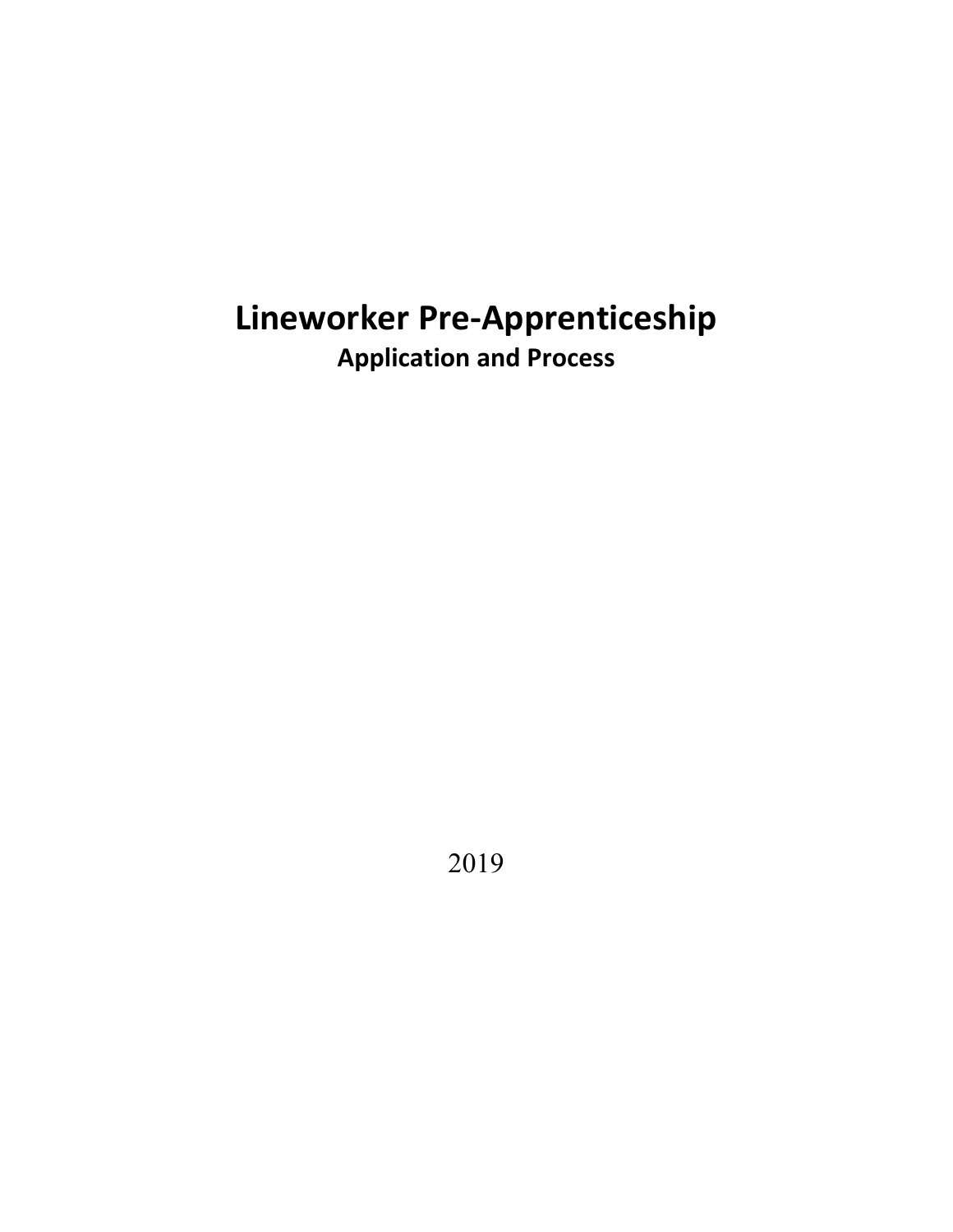## **Lineworker Pre-Apprenticeship Application**

#### **Mission:**

The Lineworker Pre-Apprenticeship is a program to assist emerging youth in their efforts to prepare for a career as an Electric Lineworker.

#### **Participant Criteria:**

- Must be a high school senior during the 2019-2020 school year
	- o Must be 18 by June 1, 2020 to participate in summer work opportunity OR
	- o Must be 18 by October 1, 2020 to participate in fall work opportunity
- Must attend high school in Johnston County (public, charter, private, or homeschool)
- Must participate in all sessions if selected
- Must submit application to school Career Development Coordinator (CDC) by May 15, 2019

#### *(Please type or use an ink pen to print legibly.)*

| Name:                                     |               |       |              |                |
|-------------------------------------------|---------------|-------|--------------|----------------|
| Last                                      |               | First | MI           | Preferred Name |
| Age:<br><u>and the state of the state</u> |               |       |              |                |
|                                           |               |       |              |                |
|                                           | Street/PO Box |       |              |                |
|                                           | City          |       | State        | Zip            |
| Home Address:<br>(if different)           | Street/PO Box |       |              |                |
|                                           | City          |       | State        | Zip            |
| Applicant Cell Number:                    |               |       | Home Number: |                |
|                                           | School:       |       |              | Grade Level:   |
| Email address:                            |               |       |              |                |

#### **Parent/Guardian Commitment:**

I have reviewed the Lineworker Pre-Apprenticeship Application and agree to support this educational opportunity for my student. I am aware that if my student is selected, he/she will be involved in the program for at least 10 Saturdays (non-consecutive) of education and may possibly have the opportunity to gain paid work experience after high school and reaching the age of 18.

 $\mathcal{L}_\mathcal{L} = \mathcal{L}_\mathcal{L} = \mathcal{L}_\mathcal{L} = \mathcal{L}_\mathcal{L} = \mathcal{L}_\mathcal{L} = \mathcal{L}_\mathcal{L} = \mathcal{L}_\mathcal{L} = \mathcal{L}_\mathcal{L} = \mathcal{L}_\mathcal{L} = \mathcal{L}_\mathcal{L} = \mathcal{L}_\mathcal{L} = \mathcal{L}_\mathcal{L} = \mathcal{L}_\mathcal{L} = \mathcal{L}_\mathcal{L} = \mathcal{L}_\mathcal{L} = \mathcal{L}_\mathcal{L} = \mathcal{L}_\mathcal{L}$ 

Parent/Guardian Signature Date by the United States of the United States of the United States of the United States of the United States of the United States of the United States of the United States of the United States of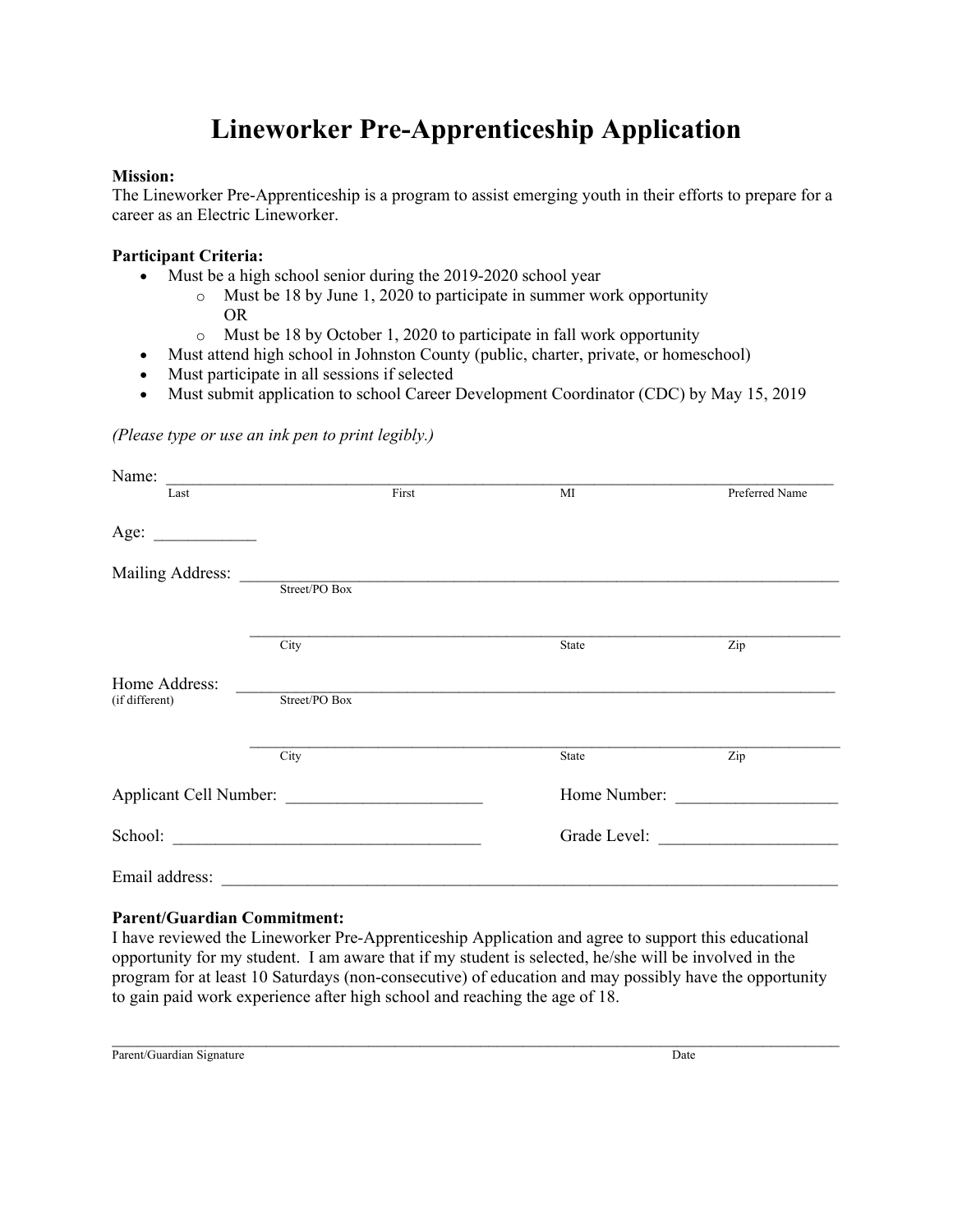1. How did you learn about the Lineworker Pre-Apprenticeship?

2. What do you hope to gain from participating in the Linewoker Pre-Apprenticeship?

3. What do you consider your highest accomplishment, skill, or achievement so far?

4. What do you enjoy doing outside of school?

5. Describe your career goals.

6. List any work experience (volunteer or paid).